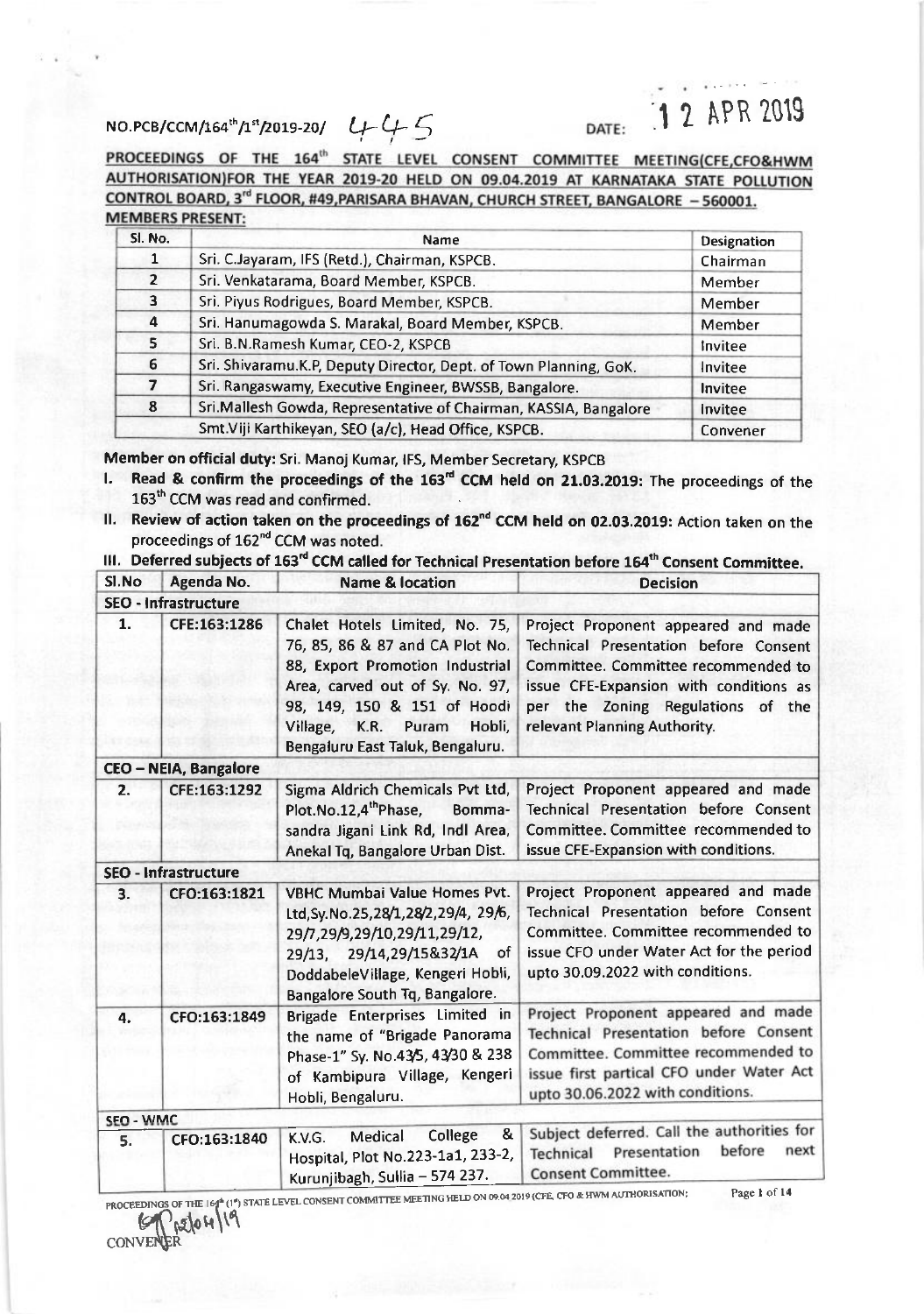IV. 164<sup>th</sup> CCM :- CFE SUBJECTS :

| SI.No | Agenda No.                  | <b>Name &amp; location</b>                                                                                                                                                                                                                              | <b>Decision</b>                                                                                                                                                                                                                                                                                      |  |  |
|-------|-----------------------------|---------------------------------------------------------------------------------------------------------------------------------------------------------------------------------------------------------------------------------------------------------|------------------------------------------------------------------------------------------------------------------------------------------------------------------------------------------------------------------------------------------------------------------------------------------------------|--|--|
|       | <b>SEO - INFRASTRUCTURE</b> |                                                                                                                                                                                                                                                         |                                                                                                                                                                                                                                                                                                      |  |  |
| 1.    | CFE:164:01                  | Amrutha Rama Constructions Pvt<br>Ltd, Sy. No. 51, Khatha No. 338/332<br>of Nallurahalli Village, K.R. Puram<br>Hobli,<br>Bengaluru<br>East<br>Taluk,<br>Bengaluru.                                                                                     | Committee after<br>detailed<br>deliberations<br>recommended to refuse CFE as project<br>proponent has not submitted details called<br>for<br>by the<br><b>Board</b><br>and<br>has started<br>construction activity without prior CFE.<br>Hence, file criminal case against the project<br>proponent. |  |  |
| 2.    | CFE:164:02                  | Sanjeevini Properties Pvt<br>Ltd.,<br>Khatha No. 2906, Sy. No. 167 (Old<br>Sy.No.42),<br>Pattandur<br>Agrahara<br>Village, Ward No. 82, Bengaluru<br>Urban District, Bengaluru.                                                                         | Committee after detailed deliberations<br>recommended to refuse CFE as building plan<br>is not submitted by project proponent.                                                                                                                                                                       |  |  |
| 3.    | CFE:164:03                  | <b>Residential</b><br>cum<br><b>Commercial</b><br>Project of Mr. Sukhjit Pal Singh &<br>Others, Site No. 48B, 49, 50, 51 &<br>52, BBMP Khatha No. 418/242/51,<br>52 of Hoodi Village, K.R. Puram<br>Hobli,<br>Bengaluru<br>East<br>Taluk,<br>Bengaluru. | Committee after<br>detailed<br>deliberations<br>recommended to refuse CFE as project<br>proponent has not submitted details called<br>for by the Board<br>and<br>has started<br>construction activity without prior CFE.<br>Hence, file criminal case against the project<br>proponent.              |  |  |
| 4.    | CFE:164:04                  | Prasad Globotech Park, Plot No. 40,<br>Sy. No. 1, Bengaluru IT Park<br>Industrial Area, Arebinnamangala<br>Village, Jala Hobli, Bengaluru North<br>Taluk, Bengaluru.                                                                                    | Recommended to issue CFE with conditions<br>as per the Zoning Regulations of the<br>relevant Planning Authority.                                                                                                                                                                                     |  |  |
| 5.    | CFE:164:05                  | Pragathi Corp, Sy. No. 118/4, 118/5<br>& 118/6 of Navarathna Agrahara<br>Village, Jala Hobli, Bengaluru North<br>Taluk, Bengaluru Urban District.                                                                                                       | Committee after detailed deliberations<br>recommended to defer the subject and seek<br>details from the project proponent of<br>kharab land within the project site and then<br>place in next CCM.                                                                                                   |  |  |
| 6.    | CFE:164:06                  | Aishwarya Developers, Sy. No.73/2<br>of Hadanoor Village, Chittapur<br>Taluk, Kalaburagi District.                                                                                                                                                      | Committee after detailed<br>deliberations<br>recommended to defer the subject and seek<br>details from the project proponent of<br>kharab land within the project site and then<br>place in next CCM.                                                                                                |  |  |
| 7.    | CFE:164:07                  | Aashrayaa Homes, Sy.No.49/1 &<br>51/1 of Haadosiddapura Village,<br>Varthur Hobli, Bengaluru East Taluk,<br>Bengaluru.                                                                                                                                  | Committee after detailed<br>deliberations<br>recommended to defer the subject and seek<br>details from the project proponent of<br>kharab land within the project site and then<br>place in next CCM.                                                                                                |  |  |
| 8.    | CFE:164:08                  | Aishwarya Developers, Sy. No. 69 of<br>Hadanoor Village, Chittapur Tq,<br>Kalaburagi District.                                                                                                                                                          | Committee after detailed<br>deliberations<br>recommended to defer the subject and seek<br>details from the project proponent of<br>kharab land within the project site and then<br>place in next CCM.                                                                                                |  |  |
| 9.    | CFE:164:09                  | Residential<br>Layout<br>of<br>Sri.<br>Vishwanath,<br>Sy.No.6/4<br>of<br>Sarasamba Village, Aland Taluk,<br>Kalaburagi District.                                                                                                                        | Committee after<br>detailed<br>deliberations<br>recommended to defer the subject and seek<br>details from the project proponent of<br>kharab land within the project area and<br>then place in next CCM.                                                                                             |  |  |

PROCEEDINGS OF THE 164<sup>th</sup> (1<sup>\*</sup>) STATE LEVEL CONSENT COMMITTEE MEETING HELD ON 09.04.2019 (CFE, CFO & HWM AUTHORISATION) Page 2 of 14 CONVENER